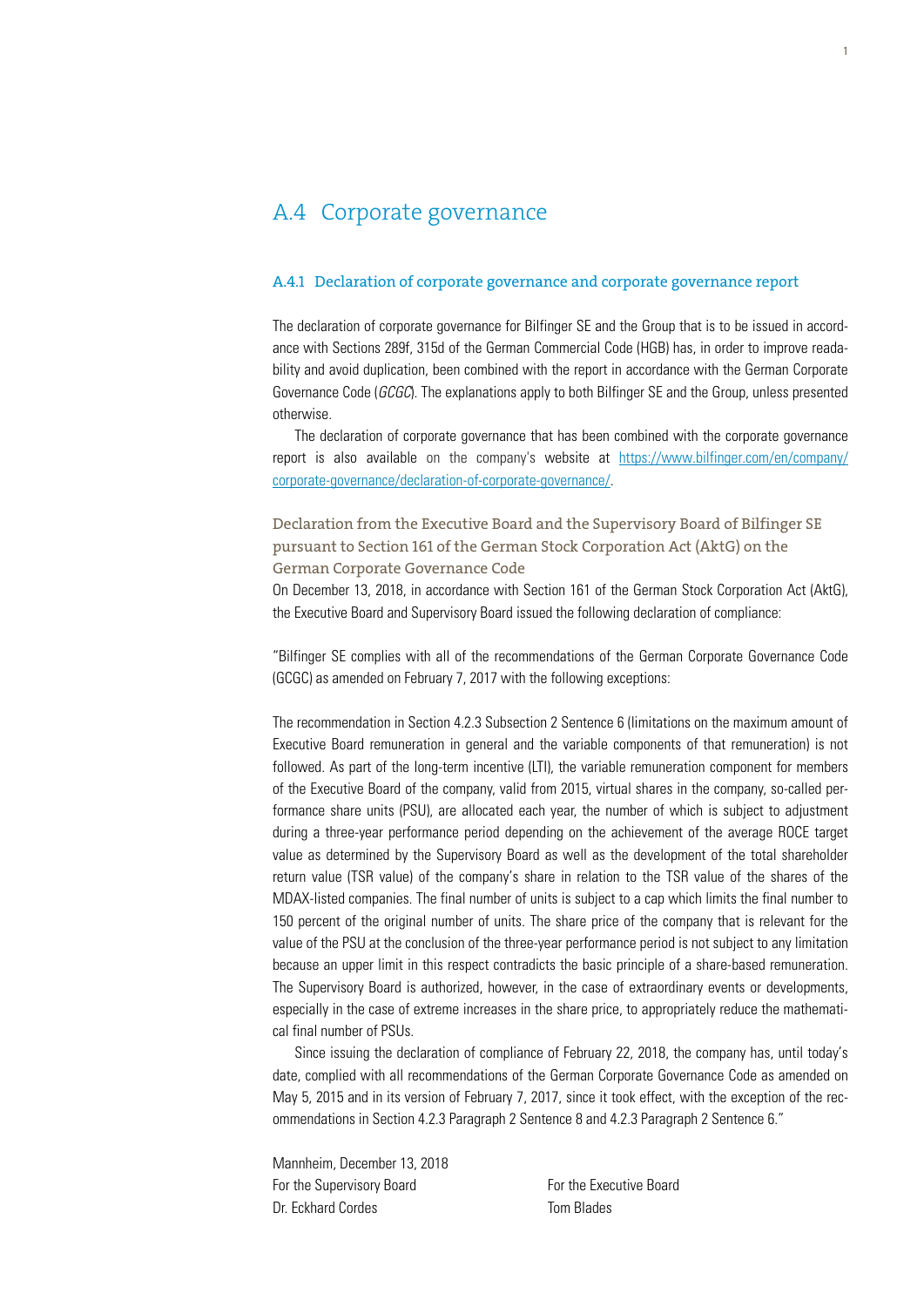This declaration of compliance is also published on the company's website at https://www. bilfinger.com/en/company/corporate-governance/declarations-of-compliance/ and is updated when changes occur as well as independent of any changes at least once a year. This and previous versions are available for at least five years in accordance with the German Corporate Governance Code.

#### Principles of corporate governance

Within the scope of our activities, we are guided by generally accepted principles of responsible corporate governance, observe the legal requirements, the provisions of the Articles of Incorporation of Bilfinger SE, our internal Group regulations and principles as well as fundamentally the recommendations of the GCGC. We apply the following principles of governance:

## German Corporate Governance Code

Bilfinger attaches great importance to good corporate governance. The principles of good and responsible corporate governance guide the actions of the management and supervisory bodies of Bilfinger SE. The term 'corporate governance' as it is generally understood refers to the entire management and control system of a company, including its organization, its business management principles and guidelines as well as the internal and external monitoring and control mechanisms. Comprehensive and transparent corporate governance ensures the responsible, value-oriented and sustainable management and control of the company. It forms the foundation for sustainable business success and fosters trust among our shareholders, customers, employees, business partners and the financial markets.

Bilfinger supports the goal set out by the GCGC of enhancing the transparency and comprehensibility of the corporate governance system and fostering trust among national and international investors, customers, employees as well as the public and other stakeholders in the management and supervision of German listed and capital market-oriented companies. Bilfinger SE complies with the recommendations of the GCGC, barring the exception listed in the above declaration issued in accordance with Section 161 AktG. Bilfinger SE also fulfills nearly all of the non-binding suggestions of the GCGC. Exceptions are the accessibility of the proxy representative of the shareholders also during the Annual General Meeting (Section 2.3.2 Subsection 2 Sentence 2 of the German Corporate Governance Code). The suggestion that shareholders should be given access to the Annual General Meeting through modern communication technology such as the Internet (Section 2.3.3 of the German Corporate Governance Code) is followed insofar as the speech of the Chairman of the Executive Board is broadcast on the Internet.

#### Principles of our actions

We position our business behavior toward Group-wide standards that go beyond the requirements of the law and GCGC. They are based on our corporate values as they are laid out in our Mission Statement and the Group principles. In this regard, integrity and safety are of utmost importance for us. To achieve a lastingly stable and thus sustainable company success on this basis, it is our goal that our business activities are also aligned with the needs of the environment and society. We have defined the most important principles in our Code of Conduct*,* which provides all employees of Bilfinger SE and the Group with orientation for responsible, compliant and proper conduct in daily business and which is binding for all employees worldwide, including members of the boards. This relates to how we deal with each other and how we deal with customers and business partners. Among the most important principles are, on the basis of respect for law and order, fairness and responsibility. In addition to the general principles of behavior, the Code of Conduct includes, among other things, rules related to integrity as well as the handling of conflicts of interest, and prohibits corruption and discrimination of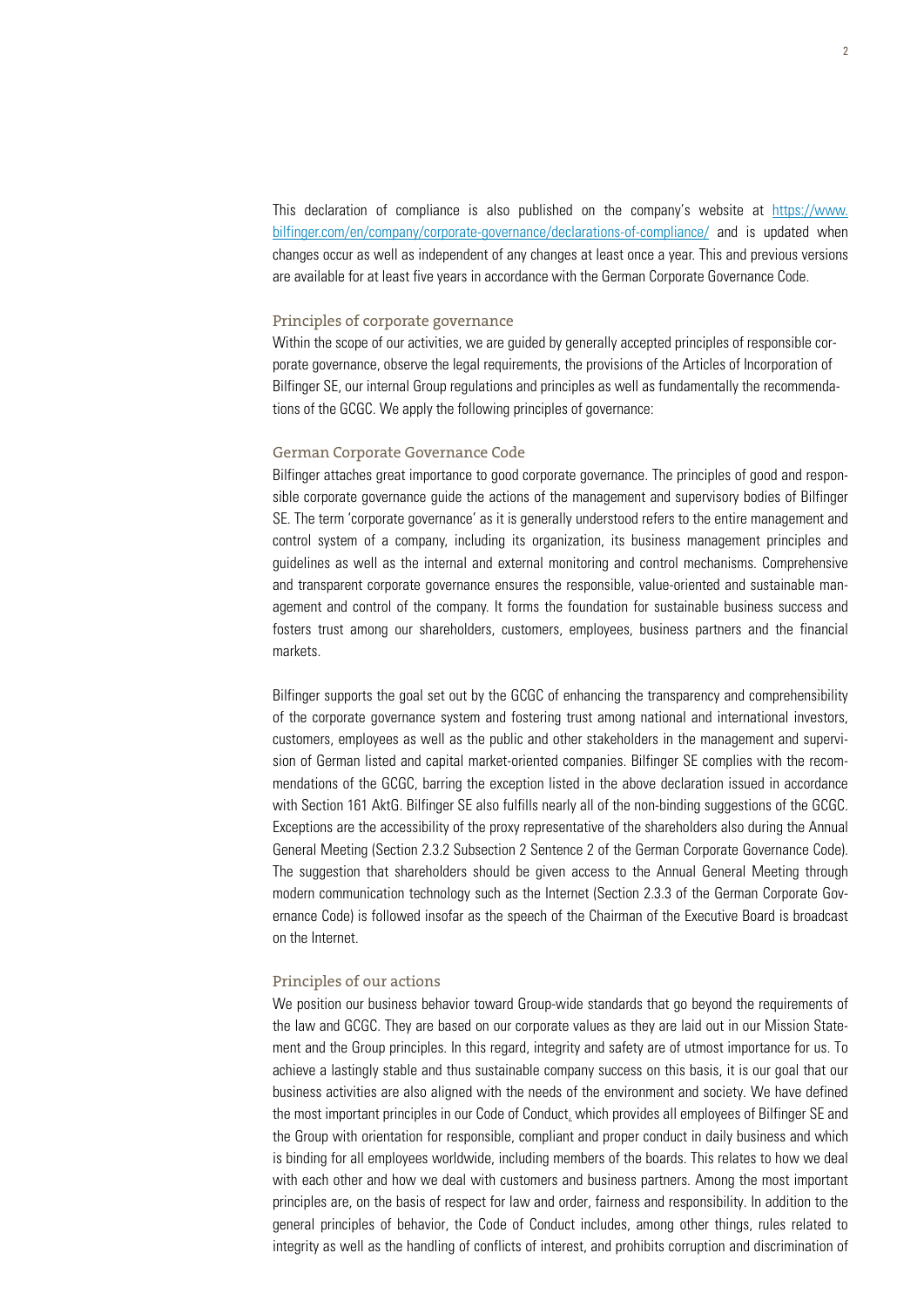any kind. The individual topics are substantiated through associated Group policies with a focus on the topics of anti-corruption, gifts, entertainment events & hospitality, business and delegation travel, donations and sponsoring, conflicts of interest, competition, third-party audit and the reporting of suspicious events. The Code of Conduct and the substantiated Group policies are regularly reviewed and adjusted for current needs and developments.

We are also a member of the United Nations' "Global Compact", an international association of companies and organizations. Its members have committed themselves, within their scope of influence and on the basis of 10 principles of ethical business activity, to, among other things, supporting human rights, fighting discriminatory labor and social practices, improving environmental protection, expanding the use of environmentally-friendly technologies and advocating against corruption in all its forms.

#### Compliance

Integrity, legal responsibility and compliance are inseparable from our daily business operations. Compliance with legal and internal regulations is the basis of successful business activity and is part of good corporate governance. As was the case in previous years, Bilfinger SE, also in reporting year 2018, put substantial effort into ensuring compliance with laws and internal regulations and made significant investments in connection with compliance and the further improvement of our compliance system, and will continue to do so unabated. We never compromise on safety and integrity. Our comprehensive Bilfinger compliance system ensures that compliance violations are largely avoided ('prevent'), that potential misconduct is recognized at an early stage ('detect') and, once such misconduct is identified, that the reaction is fast and consistent ('respond').

In order to firmly and sustainably establish compliance in the company, a comprehensive compliance governance and the seamless interaction among all control functions in the company as well as an understanding and internalization among employees are necessary.

A training program and broad internal communications ensure that all employees are familiar with the Code of Conduct, with all relevant policies and their ongoing development. In addition, a Compliance Help Desk offers a central point of contact for comprehensive advice for all employees on compliance-related issues. Employees can report – also anonymously – possible misconduct using our whistleblower system if they do not wish to use the normal reporting line to their supervisor or other persons of trust. Such notifications and other potential violations of the compliance rules are reviewed and investigated by an independent Allegation Management Committee and the Allegation Management Office in order to identify and prove potential misconduct. At the same time, the findings from the investigations are used to continuously optimize the compliance system and the effectiveness of controls. A Disciplinary Committee deals with the topic of sanctions and ensures that they are applied consistently when misconduct is identified. Whistleblowers are protected from reprisals and, in addition, the whistleblower system can also be used by third parties (suppliers, subcontractors, business partners and other service providers) using our website.

To further improve compliance governance, Corporate Legal & Compliance has been strengthened in terms of staffing since 2017 and now has a total of about 100 employees throughout the Group. In addition, each of the 183 companies worldwide in the Bilfinger Group today has a responsible Compliance Manager. The Compliance, Allegation Management, Legal, Internal Control System, Risk Management and Internal Audit departments all work together closely. The three fundamental topics of the compliance system are extensively supported and managed by these departments with clear sets of responsibilities. To strengthen the independence of these compliance-relevant corporate functions from the business segments, in addition to a reporting obligation to the Executive Board for the Head of Internal Audit & Controls as well as the General Counsel & Chief Compliance Officer, there is a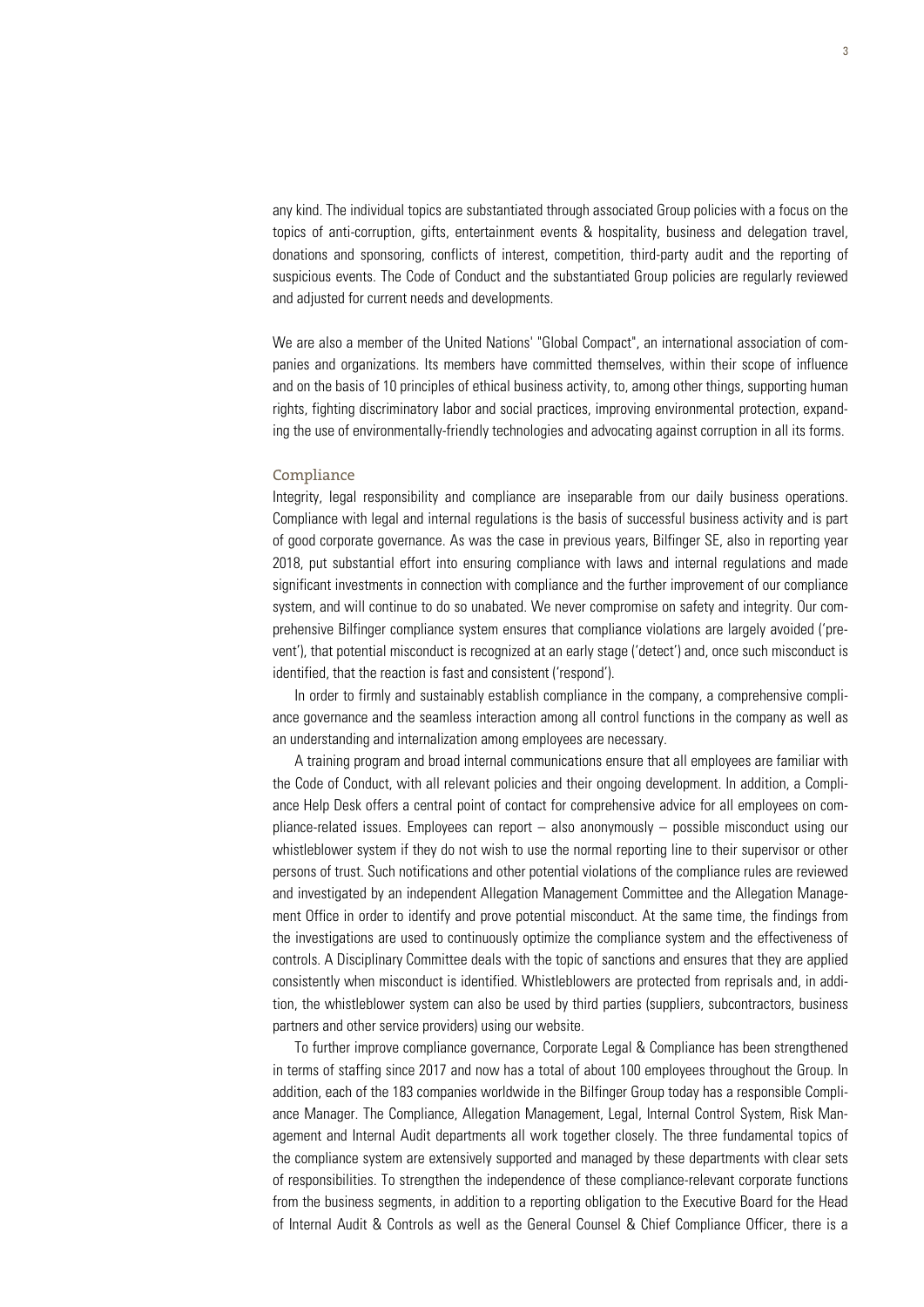reporting line to both the Chairman of the Audit Committee as well as directly to the Chairman of the Supervisory Board for special cases.

To manage and monitor the organization as well as implementation and further development of the entire Bilfinger compliance system, there is a Compliance Review Board in place. This board consists of the members of the Executive Board as well as a number of corporate department heads and convenes at least once per quarter under the chairmanship of the General Counsel & Chief Compliance Officer. The Compliance Review Board has now been supplemented by Divisional Compliance Review Boards to coordinate and monitor the implementation and further development of the compliance program in the individual divisions and regions.

In addition, the integration of the Bilfinger Compliance System and its further development in the business processes is reviewed in order to ensure the efficiency of the program and the associated measures. The Corporate Internal Audit & Controls department verifies, among other things, the implementation of compliance guidelines as part of so-called anti-corruption audits in the individual business units. In these audits, the integrity of the business unit's payment transactions is also analyzed on the basis of mass-data analyses. In the 2018 reporting year, a total of nine such audits were conducted around the world. Internal Audit & Controls conducted 25 additional audits of the Internal Control System (ICS) to determine the effectiveness of compliance-relevant controls in the operating units. Further, a program was implemented in August 2018 to audit third parties classified as high risk on site and to evaluate their compliance-related measures as well as the transparency of their financial and business documentation. Seven such audits were conducted in 2018. In addition, Internal Audit & Controls, within the scope of the DoJ Monitorship described in greater detail in the following paragraph and on top of the audits carried out by the Monitor himself, conducted six follow-up audits to review the removal of compliance-related deficiencies that were identified by the Monitor. All relevant audit reports were and will be made available to the Executive Board and the Chief Compliance Officer as well as other members of management in the form of relevant audit reports so that – where necessary – improvement measures can be implemented.

The successes the company has achieved in the area of compliance, particularly with its anticorruption efforts in recent years, have been recognized and confirmed by the US Department of Justice (DoJ). The Deferred Prosecution Agreement (DPA) that was concluded in December 2013 with the DoJ and extended in September 2016 was ended on December 9, 2018 as planned. The independent Compliance Monitor appointed by the DoJ, Dr. Mark Livschitz, officially certified that Bilfinger has an effective compliance-management system for fighting corruption and has fulfilled its obligations within the scope of the DPA. The role of the Compliance Monitor also ends for Bilfinger with the termination of the DPA.

The entire Bilfinger Compliance System is continuously reviewed and optimized by us to ensure that regulatory requirements, market changes and the needs of our customers are taken into account. The continuing effectiveness of the Bilfinger compliance system remains a priority for Bilfinger.

For us, compliance, as an indispensable part of the culture of integrity, is not merely an internal matter. We formulate clear compliance requirements also for our business partners, because integrity and compliant behavior are a vital precondition for any relationship to proceed in a spirit of trust. For this reason, we work to ensure, in the selection of our direct business partners, that they comply with the laws, follow ethical principles and also operate this way in the supply chain. We review this within the scope of our third-party process before entering into a business relationship, whereby the intensity of the review is oriented toward the classification of the third party in a risk category.

## Composition and working methods of the Executive Board

Bilfinger SE is a European stock corporation headquartered in Germany and is subject to the special European SE regulations and the German law on implementing a European company as well as the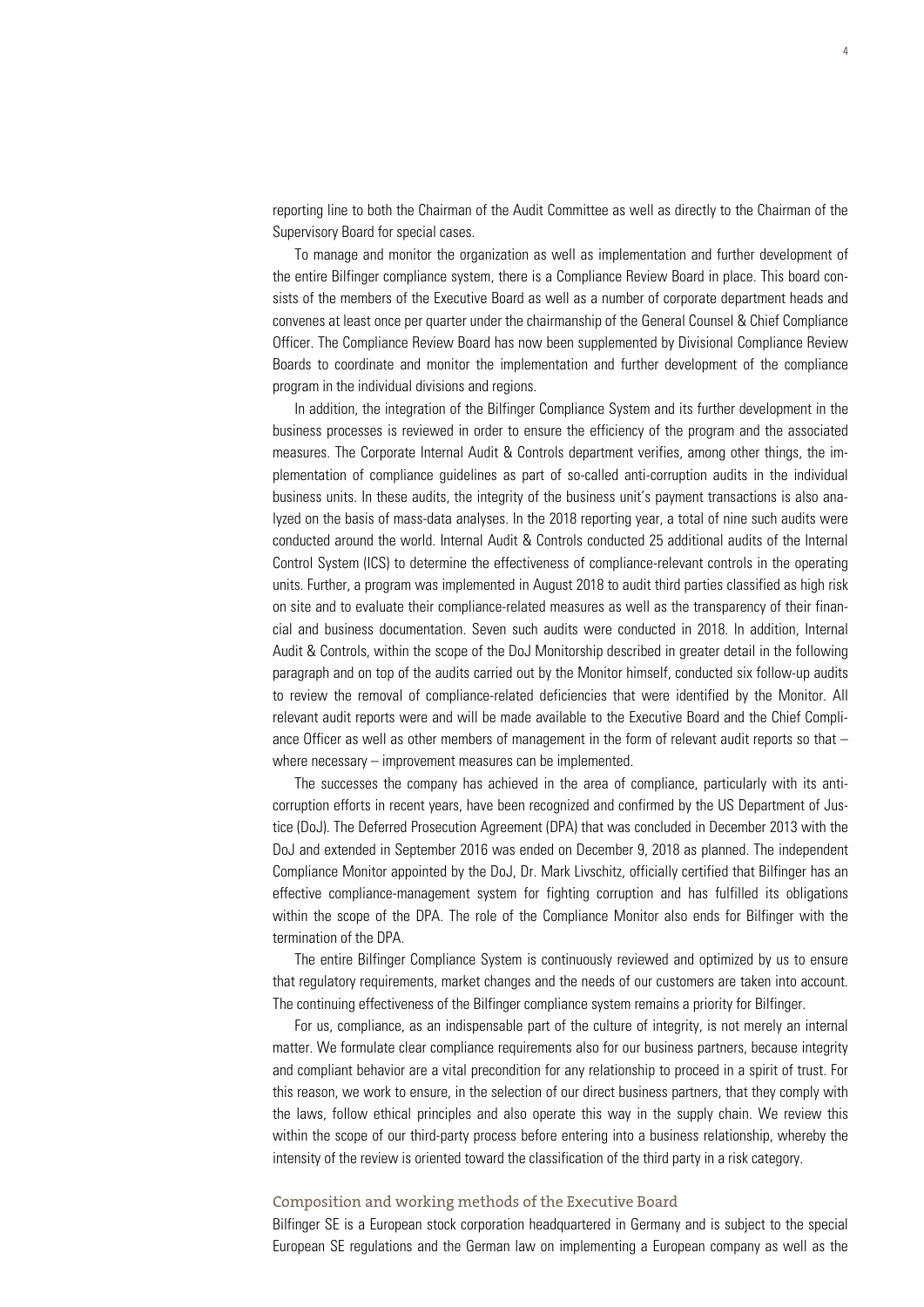German SE Employee Involvement Act. It has a dual management and control structure consisting of the Executive Board and the Supervisory Board. These bodies work in close cooperation for the benefit and in the interest of the company. The third body of the company is the Annual General Meeting. At present, no use is made of the possibility of forming an advisory board, as allowed by Article 17 of our Articles of Incorporation.

The *members of the Executive Board* are appointed by the Supervisory Board. In the reporting year, the Executive Board generally had three members and, since January 1, 2019 has consisted of four members. It manages the company in its own responsibility. Its tasks include setting the company's corporate goals and strategic focus, managing and monitoring the operating units and business of Bilfinger SE and the Group as well as implementing and monitoring an efficient risk-management system and an efficient compliance system. It represents the company to third parties. Its actions are guided by the interests of the company, i.e. the interests of shareholders, employees and other groups affiliated with the company, including the general public, with the aim of sustainably increasing enterprise value. The members of the Executive Board base their actions on the legal requirements, the Articles of Incorporation, the Rules of Procedure and the Schedule of Responsibilities as well as on other relevant regulations. In accordance with the Schedule of Responsibilities approved by the Presiding Committee of the Supervisory Board, the Executive Board members are each allocated responsibility for the management of certain areas. They take joint responsibility for corporate governance, however. In addition, the Chairman of the Executive Board coordinates the work of Executive Board members. The resolutions of the Executive Board are made primarily in the regular Executive Board meetings. They may, however, also be made in extraordinary Executive Board meetings, in written procedures or through other methods of communication. The Rules of Procedure require a resolution by the entire Executive Board for certain transactions and actions. Approval from the Supervisory Board or one of its committees is required for particularly significant actions and transactions in accordance with the Articles of Incorporation and Rules of Procedure. This includes, among other things, the fundamental determination and basic changes to the corporate strategy as well as the Group organization, the addition of new business segments or the discontinuation of existing business segments, the purchase and sale of investments above a certain volume as well as entering into long-term financial commitments and the issue of bonds.

In the reporting year, 40 Executive Board meetings were convened. The Executive Board has not formed any of its own committees.

With regard to the composition of the Executive Board, it is incumbent on the Supervisory Board to prepare a diversity concept pursuant to Section 289f Paragraph 2 No. 6 HGB. This is described in greater detail in Chapter *A.4.1 at Joint diversity concept and competence profile for the cooperation between the Executive and Supervisory Boards*.

Details of the remuneration of the Executive Board members can be found in the *remuneration report*, which is part of the combined management report.

#### Composition and working methods of the Supervisory Board

#### Supervisory Board

In accordance with Article 11 of the Articles of Incorporation, the Supervisory Board of Bilfinger SE consists of 12 members, six of whom are representatives of the shareholders and six of whom are employee representatives. The shareholder representatives are elected by the Annual General Meeting. It is thereby incumbent on the Supervisory Board, in accordance with Section 124 Subsection 3 Sentence 1 AktG, to propose candidates to the Annual General Meeting. The appointment of the employee representatives is carried out by the SE Works Council in accordance with the agreement on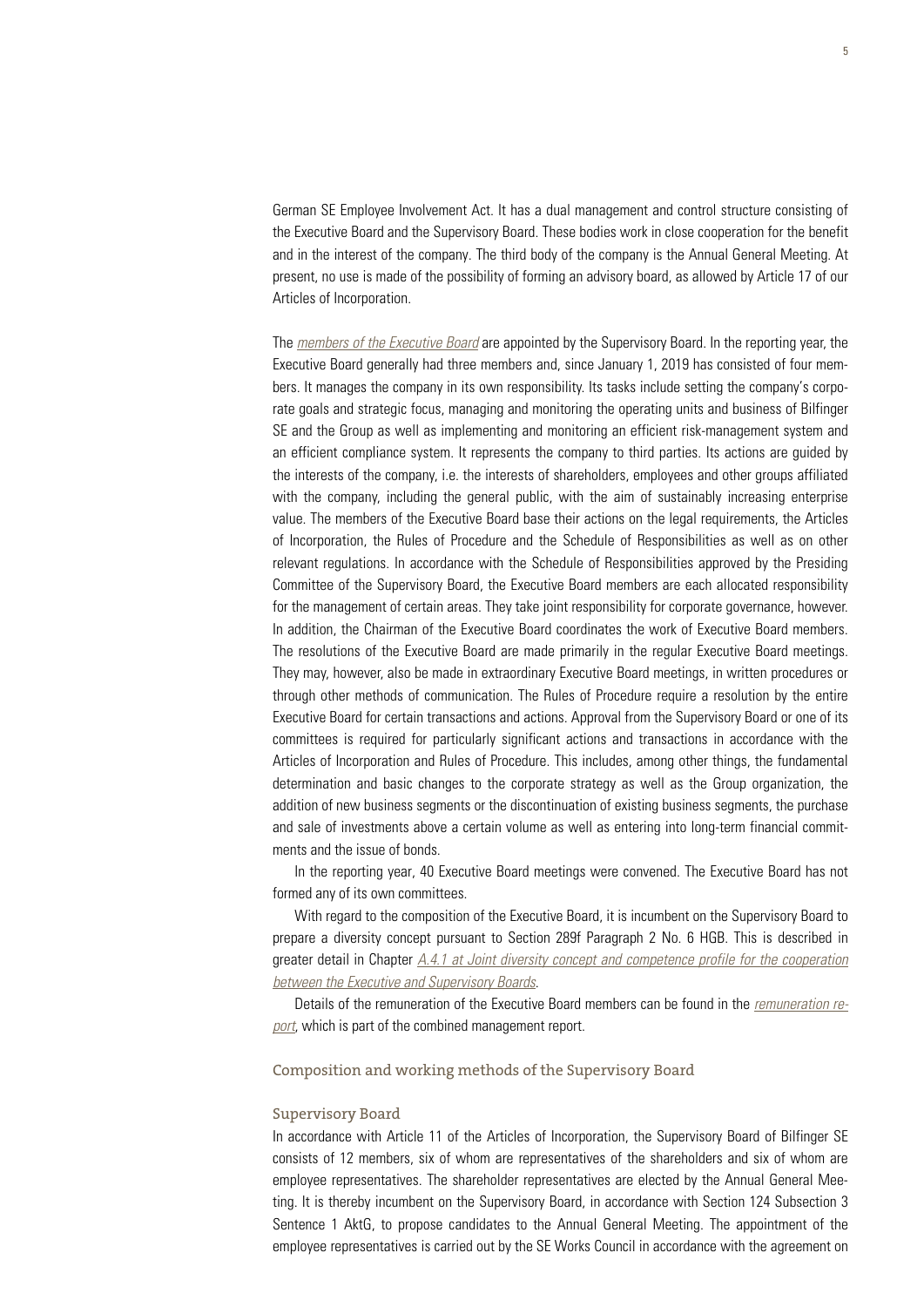employee participation reached between company management and the European employee representatives on July 15, 2010. With regard to the appointment of those members to be appointed by the SE Works Council, the Supervisory Board has no right to make proposals; it is  $-$  as is the case for the Annual General Meeting as well – not involved in the selection procedure for the employee representatives in the Supervisory Board. Members of the Supervisory Board all have the same rights and obligations and are not bound by instructions or orders.

The Supervisory Board advises and monitors the management of the company by the Executive Board and is responsible for the appointment and dismissal of Executive Board members, their employment contracts and remuneration. Decisions of fundamental importance for the company require the approval of the Supervisory Board or one of its committees. The Supervisory Board, taking into account the external auditors and the audit reports submitted by them, undertakes a detailed examination, as required by law, of the individual financial statements, the consolidated financial statements and combined management report of Bilfinger SE and the Group, as well as of the proposal of the Executive Board on the appropriation of profits.

The Supervisory Board executes its tasks in accordance with legal requirements, the Articles of Incorporation, its Rules of Procedure and its resolutions. The resolutions of the Supervisory Board are made primarily in Supervisory Board meetings, but can also be made in written procedures or through other methods of communication. Insofar as nothing else is compulsory under the law, Supervisory Board resolutions require the simple majority of votes cast. In the event of a tied vote and a renewed voting which also leads to a tied vote, the Chairman of the Supervisory Board has a casting vote. The Chairman of the Supervisory Board coordinates the work of the Supervisory Board; in reporting year 2018 there were 11 meetings of the Supervisory Board.

Within the context of its annual *report*, the Supervisory Board informs the shareholders on its activities.

The current composition of the Supervisory Board and the committees formed for more efficient execution of its activities can be seen in the Chapter entitled *Boards of the Company*. There, the mandates executed by members of the of the Supervisory Board in the controlling bodies of other companies as well as significant activities beyond the Supervisory Board mandate with the company are listed.

The remuneration of the members of the Supervisory Board is presented in the *remuneration report* as part of the management report.

### Supervisory Board committees

In order to enhance the efficiency of its activities, the Supervisory Board in the reporting year formed a Presiding Committee, an Audit Committee, a Nomination Committee and a Transformation Committee. As of December 13, 2018, the Transformation Committee was replaced by the newly-formed Strategy Committee.

The Presiding Committee of the Supervisory Board consists of Dr. Eckhard Cordes (Chairman of the Presiding Committee), Stephan Brückner (Deputy Chairman of the Presiding Committee), Dr. Ralph Heck and Rainer Knerler. The main tasks of the Presiding Committee include, in particular, regulating the personnel issues of the Executive Board and its remuneration, unless the provisions of the German Stock Corporation Act and the GCGC stipulate that they are to be regulated by the plenum of the Supervisory Board, as well as conflicts of interest. In this context, relevant resolutions of the Supervisory Board are prepared and recommendations for important resolutions are submitted to the Supervisory Board. In the reporting year, the Presiding Committee was also responsible for decisions on certain business dealings and transactions assigned to it. With the establishment of the Strategy Committee on December 13, 2018, the Supervisory Board transferred decision-making responsibility for certain business dealings and transactions to the Strategy Committee. Since then, the Presiding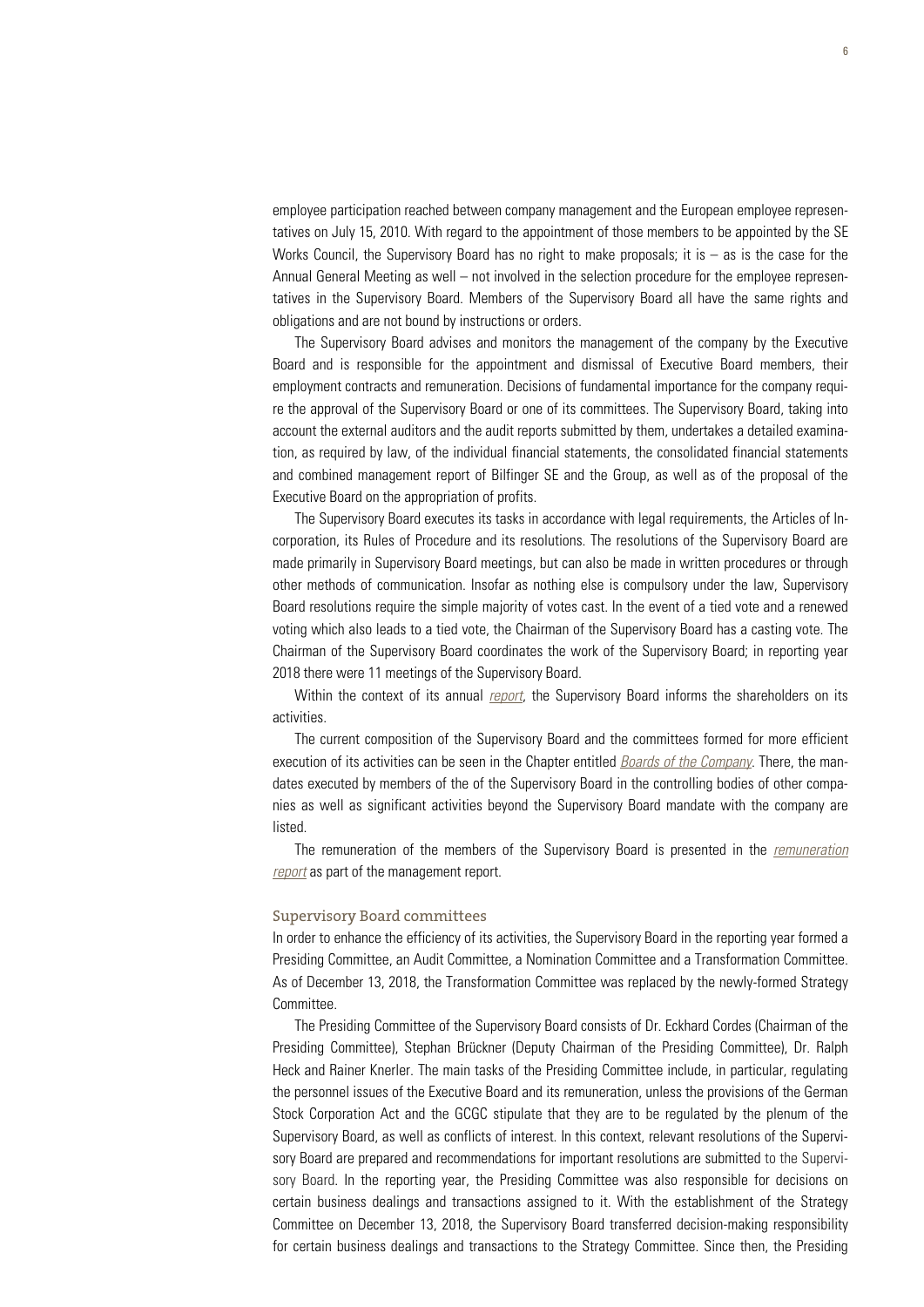Committee focuses on personnel issues of the Executive Board and its remuneration. In financial year 2018, five meetings of the Presiding Committee took place.

In the reporting year, the Audit Committee consisted of Dr. Marion Helmes until May 12, 2018 (Chairwoman of the Audit Committee), Mr. Frank Lutz from May 12, 2018 (Chairman of the Audit Committee), Dorothée Deuring, Dr. Janna Köke and Jörg Sommer. It deals, among other things, with questions of accounting and the monitoring of the accounting process, the effectiveness of the internal control system, the risk-management system, the internal auditing system and compliance as well as with the audit of the consolidated financial statements. The Audit Committee deals with the selection and the independence of the auditor, issues the audit assignment for the annual financial statements and the consolidated financial statements to the auditor elected by the Annual General Meeting, makes a fees agreement with the auditor and also reviews the additional services provided by the auditor. With members Dr. Marion Helmes (until May 12, 2018) and Frank Lutz (from May 12, 2018), the committee has always included an independent member who, in accordance with Section 100 Subsection 5 of the German Stock Corporation Act (*AktG*), possesses expertise in the areas of accounting and auditing and who has particular experience in the application of internal control procedures. In financial year 2018, six meetings of the Audit Committee took place.

In accordance with the recommendation of the GCGC, the Supervisory Board also formed a Nomination Committee made up exclusively of shareholder representatives whose purpose it is to recommend suitable candidates to the Supervisory Board for its own recommendations to the Annual General Meeting. The Nomination Committee inlcudes Dr. Eckhard Cordes (Chairman of the Nomination Committee), Jens Tischendorf as well as Dr. Marion Helmes until May 12, 2018 and Frank Lutz since December 13, 2018. The committee did not convene in reporting year 2018, but undertook the written adoption of a resolution.

The Transformation Committee was tasked with the further development of the strategic positioning and transformation of the Bilfinger Group and, without its own decision-making authority, making relevant recommendations to the Supervisory Board where necessary. The Committee, which has equal representation, includes Dr. Eckhard Cordes (Chairman of the Transformation Committee), Stephan Brückner (Deputy Chairman of the Transformation Committee), Dr. Ralph Heck, Rainer Knerler, Jens Tischendorf and Susanne Hupe. The Committee held six meetings in 2018. On December 13, 2018, the Transformation Committee was disbanded and a new Strategy Committee was established.

The relevant Strategy Committee, which was formed on December 13, 2018, has the same members as the Transformation Committee which was simultaneously disbanded. It accompanies the corporate strategy and Group organization (with the exception of personnel issues), including their fundamental implementation. In this context, it prepares any potential resolutions of the Supervisory Board and should formulate relevant recommendations for the Supervisory Board. In addition, it assumed responsibility from the Presiding Committee for decisions on assigned legal business and transactions that require approval. The committee consists of six members and has equal representation; it did not convene for any meetings in 2018.

The resolutions of the committees were made primarily in the meetings, but partially also in written procedures or through other methods of communication. The respective Chairmen of the committees reported to the plenary session of the Supervisory Board on the work done in the committees they lead.

# Joint diversity concept and competence profile for the cooperation between the Executive and Supervisory Boards

Pursuant to Sections 289f Subsection 2 No. 2, 315d Sentence 2 HGB, which took effect with the implementation of the CSR Guideline (2014/95/EU) on April 19, 2017, Bilffinger SE shall report on the diversity concept it follows for the composition of the Executive Board and Supervisory Board, its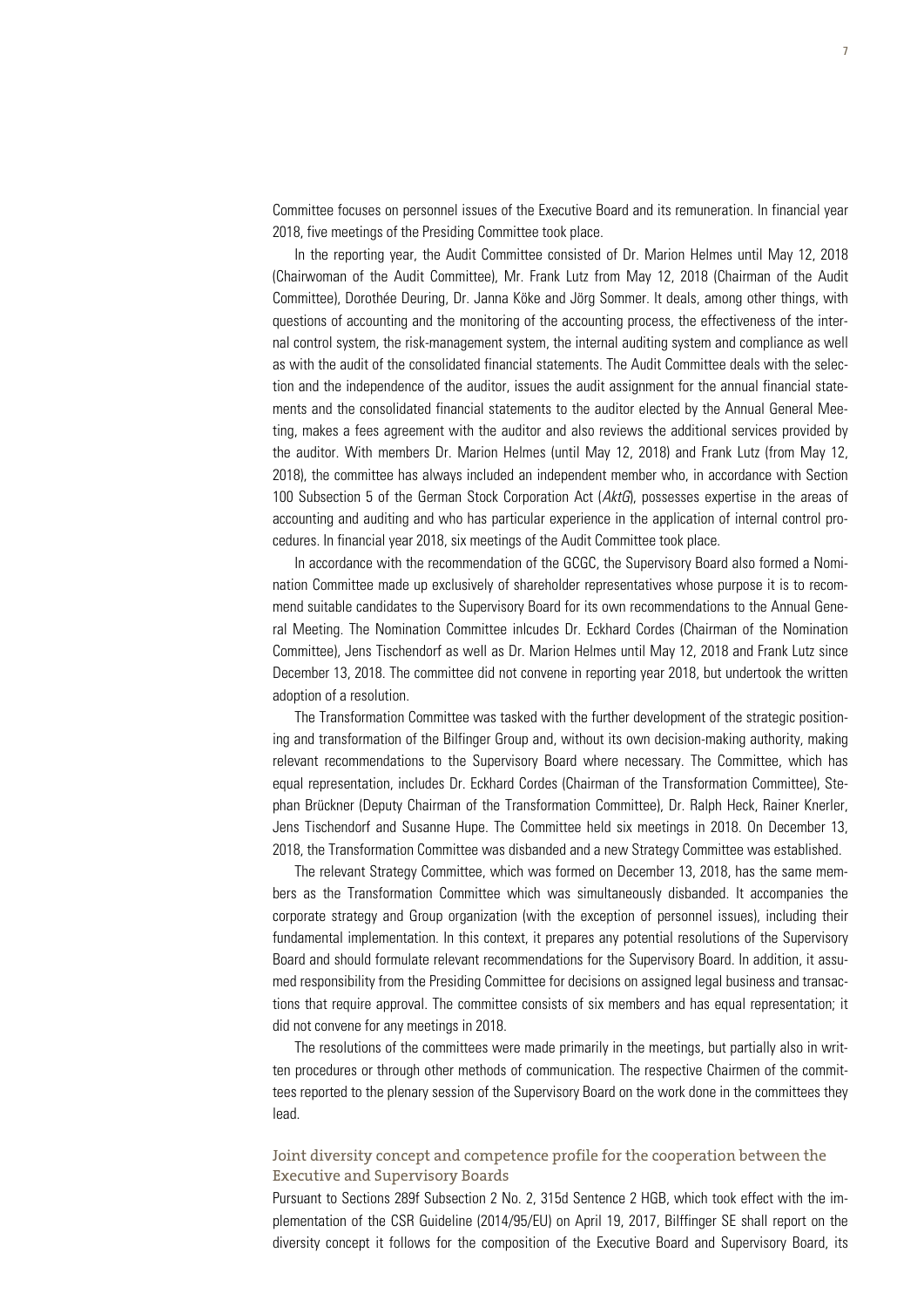objectives, the form of its implementation and the results achieved in the reporting year. The Supervisory Board has combined the diversity concept with the requirements of the German law on the full and equal participation of men and women in management positions and the targets defined in the fulfillment of relevant targets for the composition of the boards in the joint competence profile for the Executive Board and the Supervisory Board described below. The competence profiles also serve as a basis for long-term succession planning.

#### Executive Board

The Supervisory Board and the Presiding Committee ensure that a long-term succession planning takes place in the Executive Board and coordinate this with the Executive Board. In particular, the Presiding Committee prepares the decisions of the Supervisory Board, develops proposals and recommendations. For an Executive Board candidate, professional qualifications for the area of responsibility to be assumed, performance to date and experience as well as integrity and convincing management qualities represent particularly important criteria. The Executive Board must, in its entirety, have the knowledge, skills and experience necessary for the orderly performance of its tasks. When filling these positions, the Supervisory Board and Presiding Committee pay particular attention to diversity in the entire Executive Board. When deciding on the filling of Executive Board positions, the Supervisory Board and the Presiding Committee in their preparations primarily consider the fulfillment of the following competence profile and diversity concept, whereby the Supervisory Board in the filling of a specific Executive Board position always gives weight to the circumstances of each individual case and is guided by the interests of the company.

#### *Competence profile and diversity concept*

- The members of the Executive Board should have many years of management experience, also in major companies or groups and bring with them experience from various careers wherever possible.
- At least one member should have international management experience.
- At least one member of the Executive Board should have a professional background in the process industry.
- The Executive Board in its entirety should have many vears of experience in the areas services, compliance, finance and personnel management.
- Integrity should be a high priority for each individual Executive Board member.
- The Supervisory Board has defined a target for the proportion of women in the Executive Board. This is described in Chapter *A.4.1 at Law on the full and equal participation of men and women in management positions*.
- In accordance with the recommendation of the GCGC, the Supervisory Board has defined an age limit for members of the Executive Board at the age of 65. Deviations from the age limit in individual cases are to be justified. Regardless of this rule, the Supervisory Board pays attention to a sufficient mix of ages among the members of the Executive Board.

The composition of the Executive Board as of December 31, 2018, in the estimation of the Supervisory Board, corresponds with the competence profile and diversity concept that are followed. Brief CVs of the current members of the Executive Board can be found in the chapter *A.2 Executive Board of Bilfinger SE*. It can thus be seen that the Executive Board of Bilfinger SE has a very diverse and experienced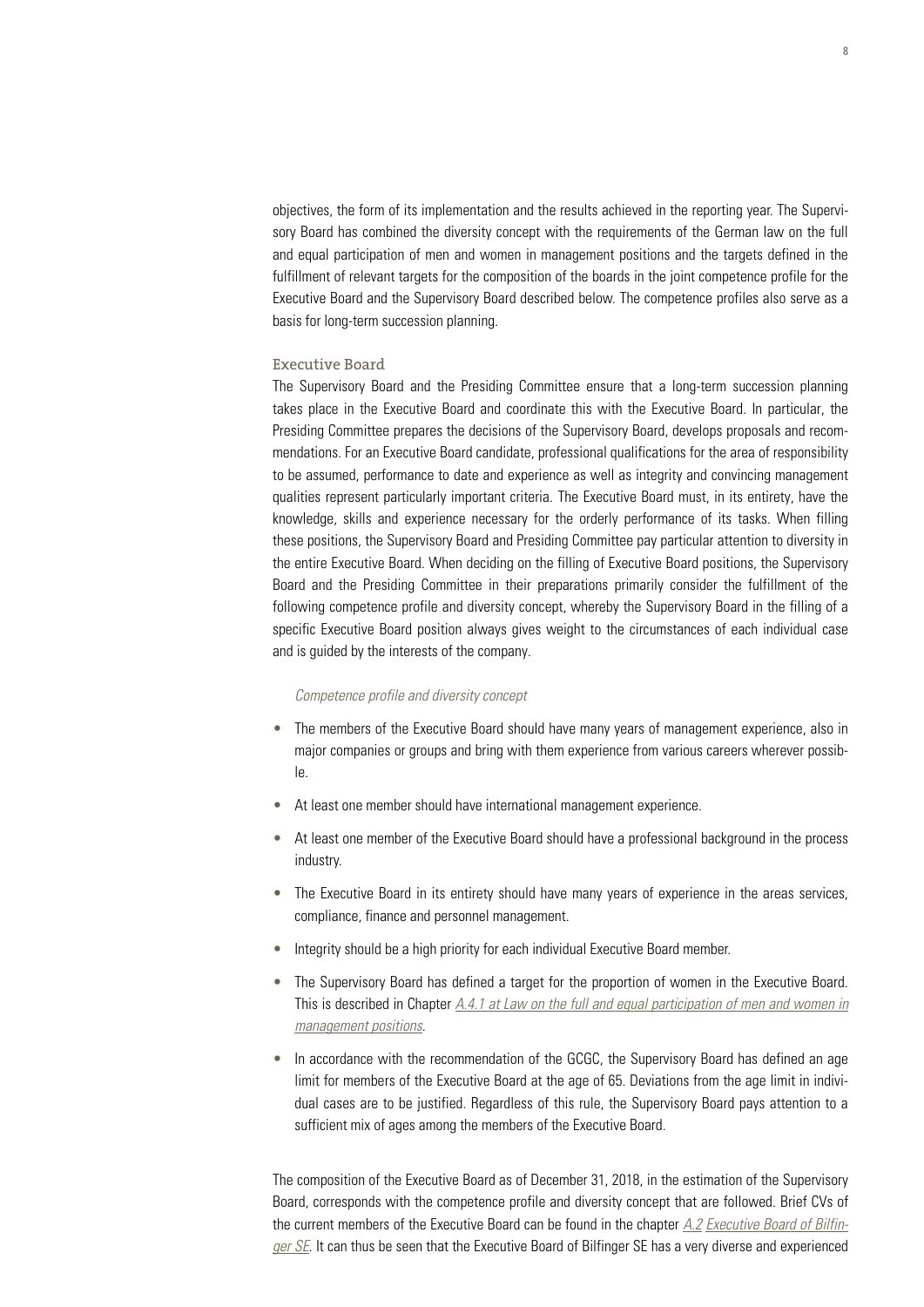composition. The members of the Executive Board have many years of management experience, including in groups, and bring with them experience from various careers. At least Mr. Blades has international management experience and has a professional background in the process industry with a focus on oil and gas. The same applies to Mr. Hall who was appointed to the Executive Board on January 1, 2019.

Dr. Patzak, who left the company on September 30, 2018, had many years of experience in the area of finance; the same applies to his successor, Ms. Johansson, who, as an experienced financial expert, took over as Chief Financial Officer on December 1, 2018. Mr. Bernhardt is an expert in the area of personnel management. Compliance and integrity are of great importance for all Executive Board members, including Mr. Hall, who was newly-appointed on January 1, 2019. No member of the Executive Board is older than 65 and there is a sufficient mix of ages and genders among the members of the Executive Board.

#### Supervisory Board

In terms of the composition of the Supervisory Board, it is to be ensured that its members generally have the knowledge, skills and experience necessary for the orderly execution of the office and the tasks associated with it as well as the particular requirements laid out by the law and the German Corporate Governance Code for the Supervisory Board, its committees and individual members. Pursuant to the recommendation in Number 5.4.1 Paragraph 2 Sentence 1 of the GCGC, the Supervisory Board should name specific targets for its composition and develop a competence profile for the entire committee. For its composition, it is expected that, within the framework of the specific company situation, the international activities of the company, potential conflicts of interest, the number of independent members of the Supervisory Board, an age limit that is to be defined for members of the Supervisory Board and a standard time limit for membership to the Supervisory Board as well as diversity will all be appropriately considered. The GCGC also recommends that proposals from the Supervisory Board to the Annual General Meeting take these objectives into consideration and, at the same time, that the fulfillment of the competence profile for the full Supervisory Board should be pursued. The status of the implementation shall be published in the Corporate Governance Report. In addition, the Supervisory Board, pursuant to Section 289f Paragraph 2 Number 6 HGB, shall prepare a diversity concept.

Against this backdrop, the Supervisory Board within the framework of the specific situation of the company, has defined the following goals for its composition, including the competence profile and diversity concept:

#### *Competence profile*

- Integrity should be a high priority for each individual Supervisory Board member.
- At least two members should, as a result of their international experience, embody to a significant extent the criteria of internationality.
- At least three members should have detailed knowledge and experience from the company itself.

While at least one independent member of the Supervisory Board should, pursuant to the requirements of Section 100 Paragraph 5 AktG, have particular knowledge and experience in the areas of accounting and auditing, a further member should have particular knowledge and experience in the area of finance and at least two more should have particular knowledge and experience in the area of business administration.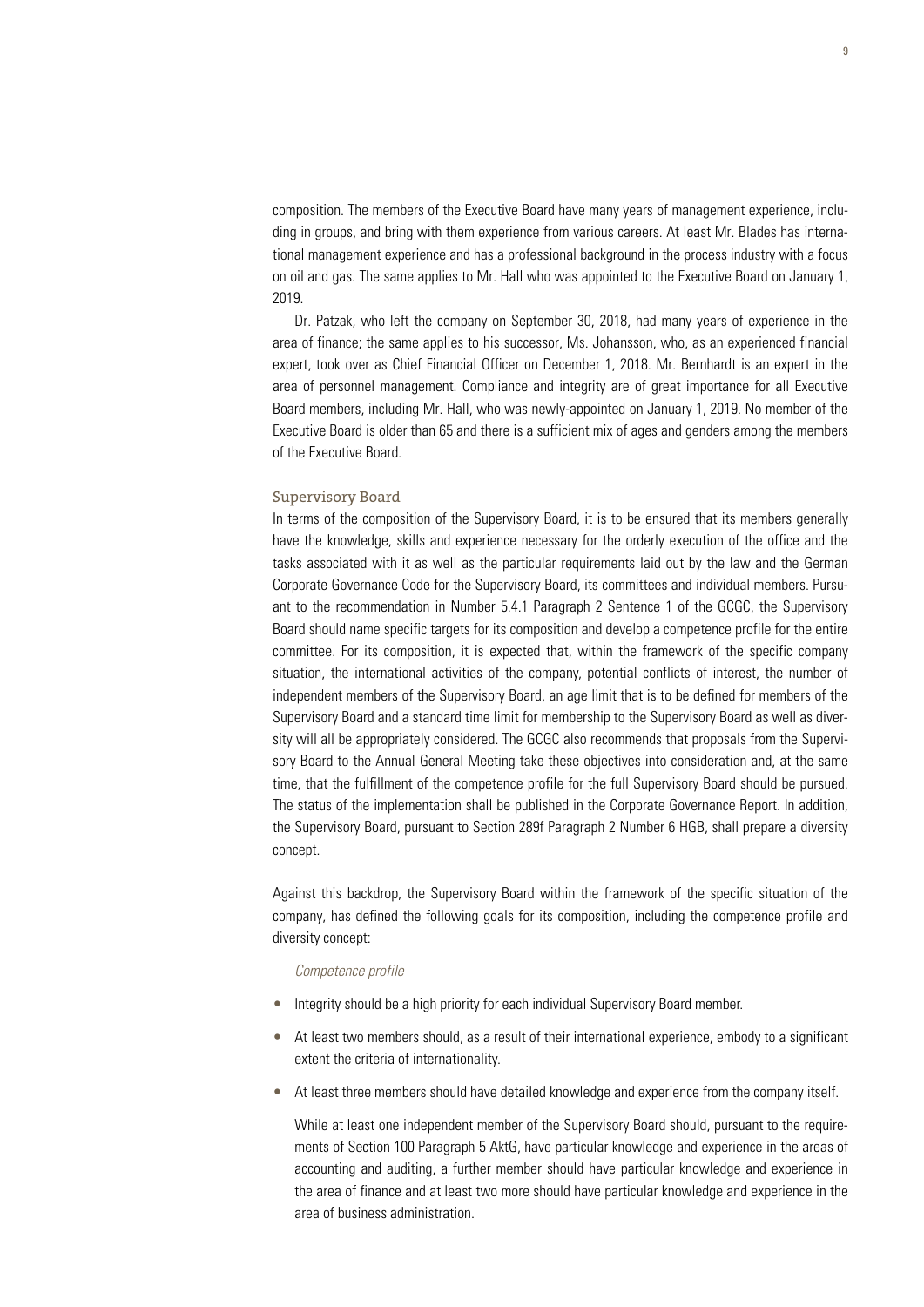- At least two members should possess particular experience from leading positions in industrial or services companies.
- The Supervisory Board should, if possible, have, as representatives of the shareholders, three entrepreneurs or personalities who have already acquired experience in the management or monitoring of another medium-sized or large company.
- Overall, the members should be familiar with the sector in which the company operates, Section 100 Subsection 5 AktG.
- In their entirety, members of the Supervisory Board should have different educational levels, professional and socio-economic backgrounds as well as geographic presences.

#### *Independence*

- At least three members should be independent in accordance with the requirements of Section 5.4.2 Sentence 2 of the German Corporate Governance Code, therefore in particular have no personal or business relationship with the company, its bodies, a controlling shareholder or one associated with affiliated companies that could result in a significant and not merely temporary conflict of interest. In addition, they should have no consulting or management function for clients, suppliers, creditors or other business partners, nor should they hold any position which could lead to a conflict of interest.
- A maximum of two members are to be former members of the Executive Board.
- No member should exercise a management or consulting function for a significant competitor of the company.

## *Age limit and term of office*

- The Supervisory Board pays attention to a sufficient mix of ages among the members of the Supervisory Board.
- As a rule, no member should be over 70 years of age at the time of the Annual General Meeting which is to decide on his or her appointment as member of the Supervisory Board; exceptions are to be justified.
- As a rule, no member of the Supervisory Board should remain a member for longer than three standard terms, as per the term of office specified in the Articles of Incorporation; exceptions are to be justified.

### *Diversity*

- Overall, the members should represent a sufficient degree of diversity. In this regard, this diversity concept is to be taken into consideration for a correspondingly diverse composition.
- The Supervisory Board should have a balance of male and female members; in this regard, the statutory minimum number of women and men is to be observed.

The proposals for the election of shareholder representatives to the Supervisory Board, which are made by the Supervisory Board to the Annual General Meeting, are prepared for the Supervisory Board by the Nomination Committee. This ensures that in the review of suitable candidates, in addition to the composition goals for the Supervisory Board, the diversity concept is also considered. The Supervisory Board considers the objectives mentioned above in the resolutions it proposes to the Annual General Meeting for the appointment of shareholder representatives to the Supervisory Board on the provision that those persons whose personal and professional qualifications make them the best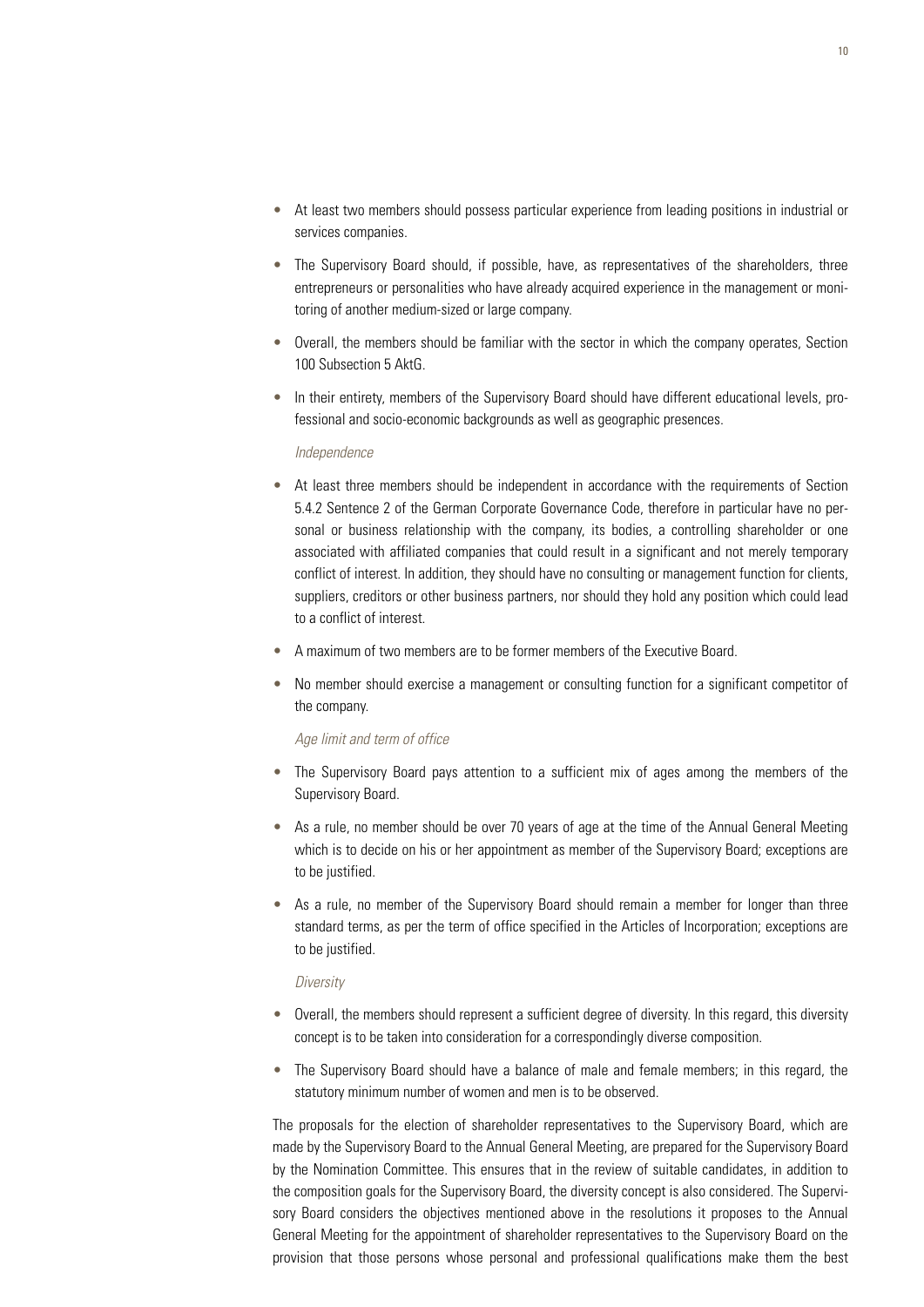suited for the position be proposed. At the same time, the fulfillment of the competence profile and the diversity concept should be pursued for the full committee. The implementation of the legally prescribed gender quota for the Supervisory Board remains unaffected. In this regard it should be kept in mind that the Annual General Meeting is not bound by nominations. The freedom of choice on the part of the employees in the election of Supervisory Board members from the employees is protected. In the process pursuant to the German Co-Determination Act for the election of employee representatives, the Supervisory Board has no nomination rights. The composition goals and the diversity concept for the Supervisory Board are therefore not to be seen as requirements for those entitled to vote or as a limitation of their freedom of choice.

For the above objectives for its composition, including the competence profile and the diversity concept, the Supervisory Board has not set a specific timeframe. It is to be expected that with the current composition in the Executive Board and the Supervisory Board the concept has been met. The composition of the Executive Board as of December 31, 2018 corresponds, in the Supervisory Board's own assessment, with the composition targets and the diversity concept with the following exception. Mr. Rainer Knerler has been a member of the Supervisory Board since 1996 and thus – as the only member of the Supervisory Board – has been in office longer than three regular periods in office. As a result of his long-standing experience, Mr. Knerler was once more appointed to the Supervisory Board as an employee representative by the SE Works Council on February 10, 2016.

The current composition of the Supervisory Board and the committees formed for more efficient execution of its activities can be seen in the Chapter entitled *Boards of the Company*. Brief CVs of the current members of the Supervisory Board are available on the company's website at https:// www.bilfinger.com/en/company/supervisory-board/. It can thus be seen from this information on the members that the Supervisory Board of Bilfinger SE has a very diverse composition.

More than the required two members of the Supervisory Board have professional experience in an international environment and particular knowledge and experience in finance. Primarily the previous and the current Chairman of the Supervisory Board meet the requirements related to particular knowledge and experience in the areas of accounting and auditing as well as internal control procedures. They are qualified as financial experts in accordance with Section 100 Paragraph 5 AktG. At least four members have detailed knowledge and experience with Bilfinger itself. None of the members of the Supervisory Board were previously active in the Executive Board of the company or hold a board function with a significant competitor. At least four shareholder representatives are experienced in the management or monitoring of another medium-sized or large company. In their entirety, members of the Supervisory Board have different educational levels, professional and socio-economic backgrounds as well as geographic presences. The members of the Supervisory Board are, as a whole, familiar with the sector in which the company operates. Compliance and integrity are a top priority for all members of the Supervisory Board. No member of the Supervisory Board is older than 70 and there is a sufficient mix of ages among the members of the Supervisory Board. The Supervisory Board has a balanced number of men and women as members. The share of women in the Supervisory Board as of December 31, 2018 was 42 percent.

Beyond the previously-mentioned goals and the competence profile for the composition of the Supervisory Board, current members of the Supervisory Board possess the knowledge, skills and professional experience necessary for the orderly execution of their tasks.

In the assessment of the Supervisory Board, the appropriate number of independent shareholder representatives in the Supervisory Board under consideration of the ownership structure is four. Dorothée Deuring, Dr. Ralph Heck, Frank Lutz (until May 12, 2018 Dr. Marion Helmes) and Lone Fønss Schrøder are categorized as independent for the purposes of the GCGC.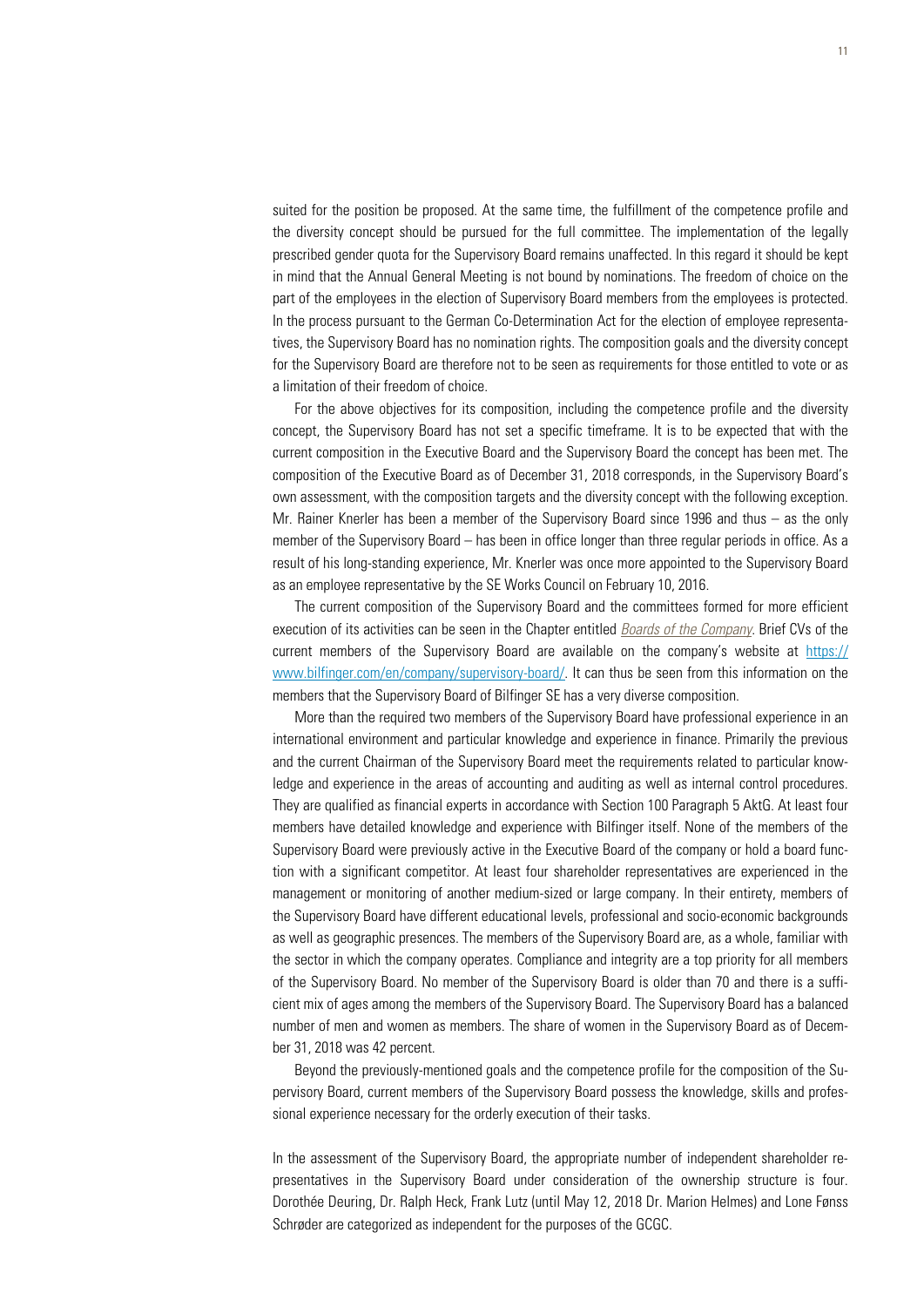# Law on the full and equal participation of men and women in management positions

In relation to the law on the equal participation of women and men in management positions in the private sector and in the civil service and its implementation in Sections 76 Paragraph 4, 96 Paragraph 2 and 111 Paragraph 5 AktG, we have set the following targets for Bilfinger SE for the period up until December 31, 2020. In addition, the legally required minimum share of women and men in the Supervisory Board was achieved as follows.

For the Supervisory Board, a minimum requirement as of December 31, 2020 remains the statutory gender quota of 30 percent share of women and men. This requirement has been fulfilled with a share of women in the Supervisory Board of 42 percent as of the balance-sheet date December 31, 2018.

With regard to the share of women in the Executive Board, the target is zero percent. It was also determined that if a vacancy should become available by December 31, 2020, the Supervisory Board will attempt to find an appropriately qualified woman who would be suitable for joining the Executive Board. On December 1, 2018, Christina Johansson was appointed to the Executive Board, which means that the requirement was exceeded as of the balance-sheet date December 31, 2018.

With regard to management level 1, the Executive Board decided to achieve a target of a 10 percent share of women in Bilfinger SE by December 31, 2020. On December 31, 2018, the share was at 6 percent. For management level 2 at Bilfinger SE, the Executive Board determined to achieve a target of a 23 percent share of women by December 31, 2020. On December 31, 2018, the share was at 19 percent.

In addition to the legal requirements, Bilfinger adheres to the goal it set for itself of increasing the share of women in management positions worldwide in the Group to 15 percent by the end of 2020. At the end of 2018, the share was at 10 percent.

#### Shareholders and the Annual General Meeting

Our shareholders exercise their membership rights, in particular their right to information and voting rights, in the Annual General Meeting. The Annual General Meeting is to be convened and held at least once each year. The Annual General Meeting generally takes place within a five-month period after the end of a financial year. The Executive Board presents certain documents to the Annual General Meeting, including the company and consolidated financial statements as well as the combined management report for Bilfinger SE and the Bilfinger Group. It decides on the appropriation of profits and on formal approval of members of the Executive Board and the Supervisory Board, elects the members of the Supervisory Board representing the shareholders, and the external auditors. In addition, decisions are made on amendments to the Articles of Incorporation and in certain other cases as specified by applicable law or the Articles of Incorporation. Each share entitles its holder to one vote at the Annual General Meeting.

# Reportable transactions with financial instruments of the company (Manager's Transactions)

Pursuant to Article 19 of the EU Directive number 596/2014 of April 16, 2014 on market abuse (Market Abuse Directive), the members of the Supervisory Board and Executive Board as well as other persons with management duties who regularly have access to insider information on the company and who are authorized to make significant business decisions, and certain persons who are in a close relationship with those persons are legally obliged to disclose to Bilfinger SE and the German Federal Financial Supervisory Authority (*BaFin*) any acquisitions and disposals of Bilfinger shares and related financial instruments, particularly derivatives, in an amount of more than €5,000 in any calendar year, as soon as possible and at the latest within three working days. We immediately publish details of such